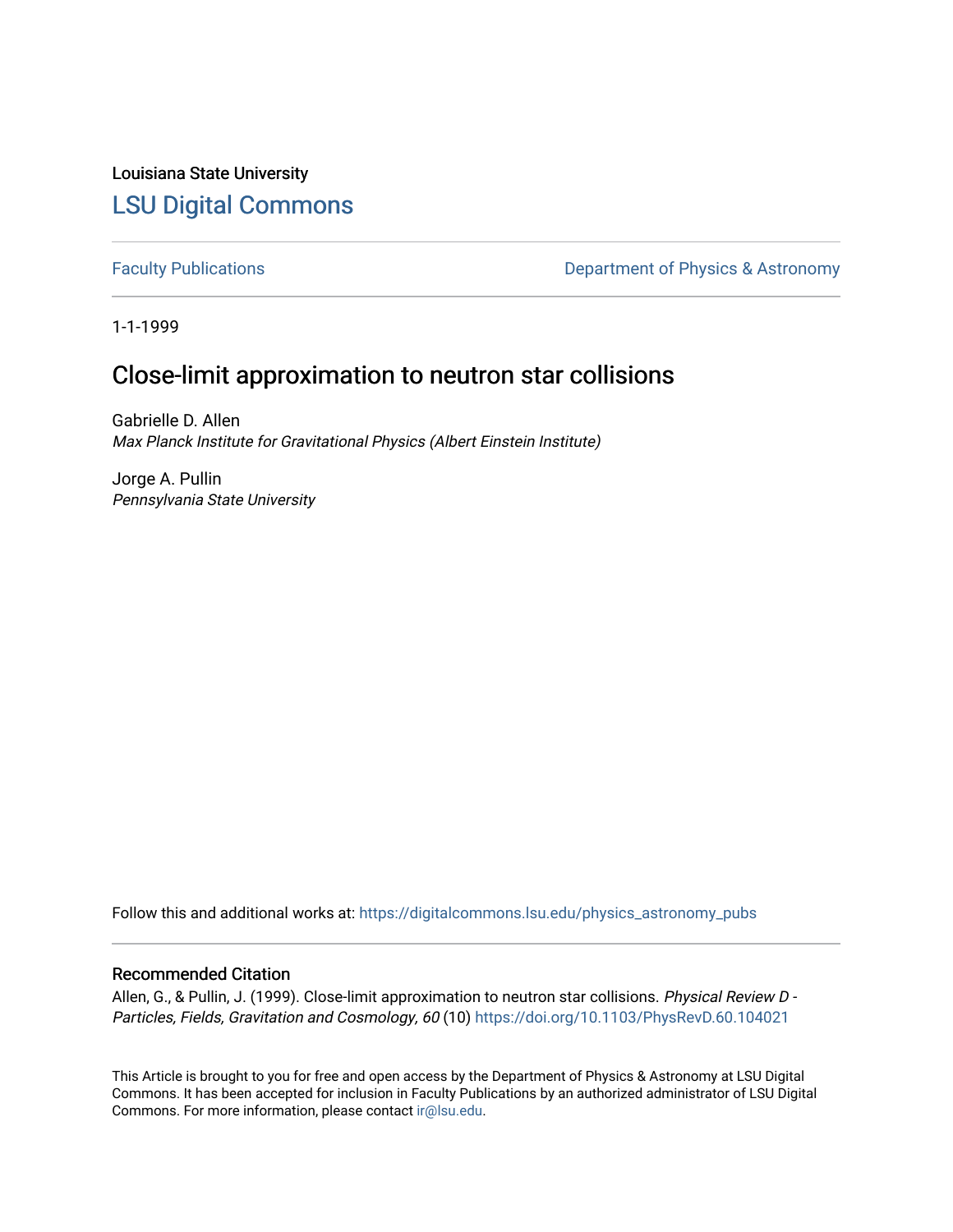## The close-limit approximation to Neutron Star Collisions

Gabrielle D. Allen<sup>(1)</sup>, Nils Andersson<sup>(2)</sup>, Kostas D. Kokkotas<sup>(3)</sup>,

Pablo Laguna<sup>(4)</sup>, Jorge A. Pullin<sup>(4)</sup> and Johannes Ruoff<sup>(5)</sup>  $(1)$  Max Planck Institute for Gravitational Physics The Albert Einstein Institute, D-14473 Potsdam, Germany (2) Department of Mathematics University of Southampton, Southampton SO17 1BJ, UK  $(3)$  Department of Physics Aristotle University of Thessaloniki, Thessaloniki 54006, Greece  $^{(4)}$  Center for Gravitational Physics & Geometry Penn State University, University Park, PA 16802, USA  $^{(5)}$  Institut für Astronomie und Astrophysik

Universität Tübingen, D-72076 Tübingen, Germany

We develop a close-limit approximation to the head-on collision of two neutron stars similar to that used to treat the merger of black hole binaries . This approximation can serve as a useful benchmark test for future fully nonlinear studies. For neutron star binaries, the close-limit approximation involves assuming that the merged object can be approximated as a perturbed, stable neutron star during the ring-down phase of the coalescence. We introduce a prescription for the construction of initial data sets, discuss the physical plausibility of the various assumptions involved, and briefly investigate the character of the gravitational radiation produced during the merger. The numerical results show that several of the merged objects fluid pulsation modes are excited to a significant level.

04.30.Nk, 04.40.Nr, 04.25.Dm

#### I. INTRODUCTION

The inspiral and subsequent merger of compact binaries is one of the most promising sources of gravitational radiation for the new generation of interferometric detectors (LIGO, VIRGO, GEO600, TAMA). Once these instruments come online, we hope to learn much about physics in strong gravitational fields and at super-nuclear densities. This is an exciting prospect, but we need reliable theoretical models of the relevant gravitational-wave signals to dig them out of what is likely to be a significantly noisy data stream. Hence, a huge effort is presently being made to model the late stages of binary inspiral, both for black holes and neutron stars. For the inspiral phase the post-Newtonian approximation scheme has been pushed to very high orders [\[1](#page-9-0)], and the available results are now at a rather satisfactory level of accuracy. For the final merger of the two binary companions, our understanding is not yet at a comparable level. To completely model the collision of two compact objects, one must resort to numerical relativity and fully nonlinear simulations assuming no symmetries. This provides a great computational challenge, and truly reliable results may not be available for several years.

In the last few years, our understanding of black hole collisions has improved considerably. An important reason for the recent advances is the parallel development of the numerical approach and approximate methods. In fact, the so-called close-limit approximation (in which the late stages of the merger is modeled by considering the two black holesas a single perturbed one) is in remarkable agreement with the numerical simulations [[2,3\]](#page-9-0). We thus have a powerful benchmark test for the fully numerical schemes, which gives us some confidence in the physical picture that emerges. Of course, a considerable amount of work remains before the black-hole problem is studied in complete generality. Most importantly, the calculations must be generalized to include rotational effects[[4\]](#page-9-0).

Compared to the collision of two black holes, the merging of two neutron stars involves, in addition to geometrodynamics, a non-trivial amount of "dirty" physics associated with the stellar fluid and a strong magnetic field . In the initial stages of collision, a shock wave will be generated; the merged object will heat up dramatically; the electromagnetic fields of the two stars will become intertwined; and a strong burst of energy may result. Even though the details remain to be understood, the merger is believed to lead to (most of) the observed cosmological gamma-ray bursts[[5\]](#page-9-0). From a gravitational point of view, this is interesting since it means that gamma ray bursts should be accompanied by a burst of gravitational radiation. Thus, there is a possibility that future gravitational-wave observations will help shed light on the gamma-ray puzzle. Anyway, at the later stages of the merger, several avenues are open. If the merged object is too massive to form a neutron star, it will collapse to form a black hole. But for an interesting range of masses the collapse may be temporarily halted. A supermassive neutron star can be supported either by thermal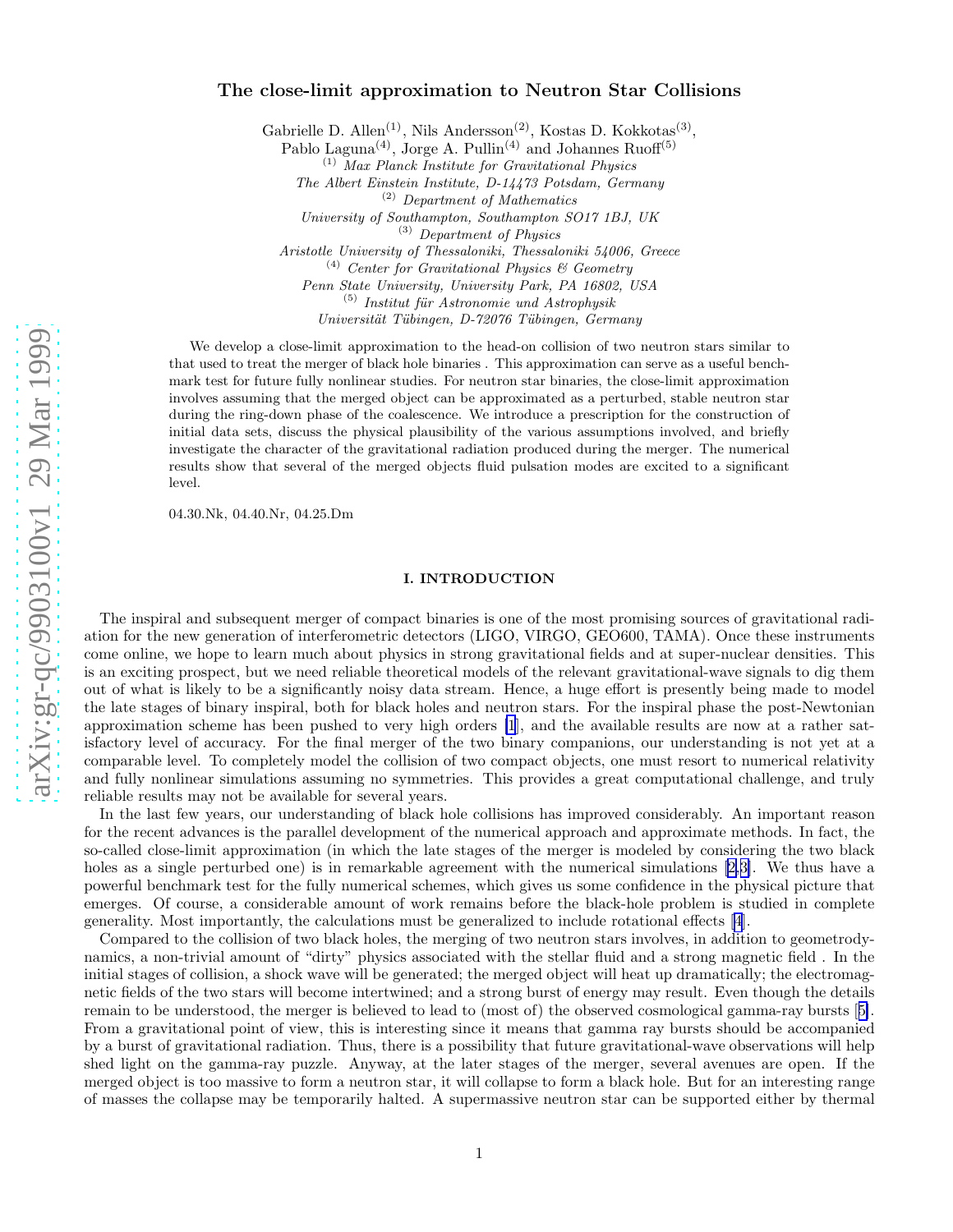pressure or by rotation [\[6](#page-9-0),[7\]](#page-9-0). In these cases, the final collapse will occur only after the object either cools or spins down. The likely extreme rotation of the merged object is relevant also for other reasons. A rapidly rotating stellar object can be both dynamically and secularly unstable. In the first case, the star spins so fast that matter is ejected from the equator. Via the so-called bar-mode instability, the core will shed some of its mass and a sufficient amount of angular momentum for it to become dynamically stable [\[8](#page-9-0)]. Once sufficient angular momentum has been shed to bring the rotation rate of the merged object below the dynamical Kepler limit, secular instabilities may come into play [\[9](#page-9-0)]. Based on recent results, we would expect the instability associated with the merged objects r-modes to spin the core down to a period longer than 10 ms in a year or so[[10–13\]](#page-9-0). The merged object should, in fact, evolve almost exactly like a newly born neutron star (up to the eventual collapse in the case of supermassive configurations). Hence, the formation of a massive neutron star via merger of two less massive ones could be followed by a detectable[[14,15\]](#page-9-0) gravitational wave signal due to the r-modes.

Clearly, it is a very difficult task to model all the aspects of the merger in general relativity. On the other hand, the payoff from detecting and understanding these events is enormous. Neutron star mergers provide unique laboratories for physics at an extreme level. Given an understanding of the single pieces of the merger puzzle, we can hope to put together an accurate picture of the entire event. This paper presents an investigation into the late stages of binary neutron star mergers. Inspired by the success of the close-limit approximation for colliding black holes, we develop an analogous framework for the case of neutron stars. Although the close-limit approach to compact object mergers is unlikely to be as successful in the case of neutron stars (see later discussion), our hope is to gain insight into the character of the gravitational waves that emerge from these events. Furthermore, the framework that we develop should serve as a useful benchmark test for future fully general relativistic hydrodynamical simulations.

In the close-limit approach, the late stages of binary merger are studied by assuming that the initial configuration can be viewed as (in some sense small) perturbations of the final object. The background is either a known analytic or a simple numerical solution. For black hole binaries, the background is a Schwarzschild or Kerr spacetime, depending on whether the remnant is a slowly or a rapidly rotating black hole. For the situation considered in the present paper, head-on neutron star mergers, the background can be either a black hole or a non-rotating relativistic star. The approximation that we will develop is only relevant in the latter case. The case when a black hole is formed requires a study of gravitational collapse, and is beyond our present aims. One may argue that the collision of two neutron stars should typically lead to an object that is too massive to support itself against gravity, and which must therefore collapse to a black hole. If that were the case, we would be restricted to the presumably small subset of mergers that involve less massive neutron stars. However, as mentioned above, supermassive neutron stars can (at least temporarily) be supported by both thermal pressure and rotation. Since the merged object is likely to heat up to temperatures beyond  $10^{11}$  K and ought to spin close to the Kepler limit due to conservation of angular momentum, these effect will be highly relevant. If the object is too massive to form a cold non-spinning neutron star, collapse will inevitably follow either on the cooling timescale (of the order of 10 s for cooling due to neutrino emission) or the spin-down timescale (which depends entirely on the mechanism due to which the merged object spins down) . Since both of these time-scales are orders of magnitude longer than the dynamical timescale of the merged object (typically at the ms level) the immediate aftermath of merger ought to be attainable within our close-limit approach.

In the case of colliding black holes, the recent studies show that the emerging gravitational waves are dominated by the quasinormal modes of the final black hole. Intuitively, we expect a similar result for merging neutron stars. The merged object will pulsate wildly. This then leads to a characteristic gravitational-wave signal containing several of the nonradial modes of oscillation of the newly formed star. Provided that these modes can be identified in the gravitational-wave data, their particulars can be used to put strong constraints on the mass and the radius (as well as the equation of state) of the star [\[16](#page-9-0)[–18](#page-10-0)]. This is an interesting idea, but it requires that the modes are excited to detectable levels. Previous simulations indicate only that the fluid  $f$ -modes and  $p$ -modes, as well as the gravitational-wave w-modes are excited when a non-rotating star is perturbed generically [\[19,20](#page-10-0)]. With the present approximation, we can estimate the actual level of excitation of these modes at the late stages of neutron star merger. This will provide information that can be used to assess the detectability of these events.

Time evolutions of black hole and neutron star perturbations have recently received considerable attention. For non-rotating black holes, the dynamics of perturbations can be investigated via the Zerilli equation[[21\]](#page-10-0). Studies of such problems have led to a much improved understanding of the dynamics of non-rotating black holes. A similar approach has also been used for perturbed rotating black holes. Rotating black-hole perturbations have been studied in the time-domain by solving the Teukolsky equation[[22\]](#page-10-0). For perturbations of non-rotating neutron stars, there are many possible formulations, even within a particular choice of gauge. The results we present for the evolution of initial data representing neutron star head-on mergers were obtained using two independent codes based on perturbative variables within the Regge-Wheeler gauge[[19](#page-10-0),[20\]](#page-10-0).

Given a reliable numerical code to evolve perturbations of a single neutron star, the close-limit calculation only requires the construction of relevant initial data. An obvious fundamental difference between close-limit initial data sets for black hole collisions and those involving neutron stars is the presence of a horizon. In fact, the success of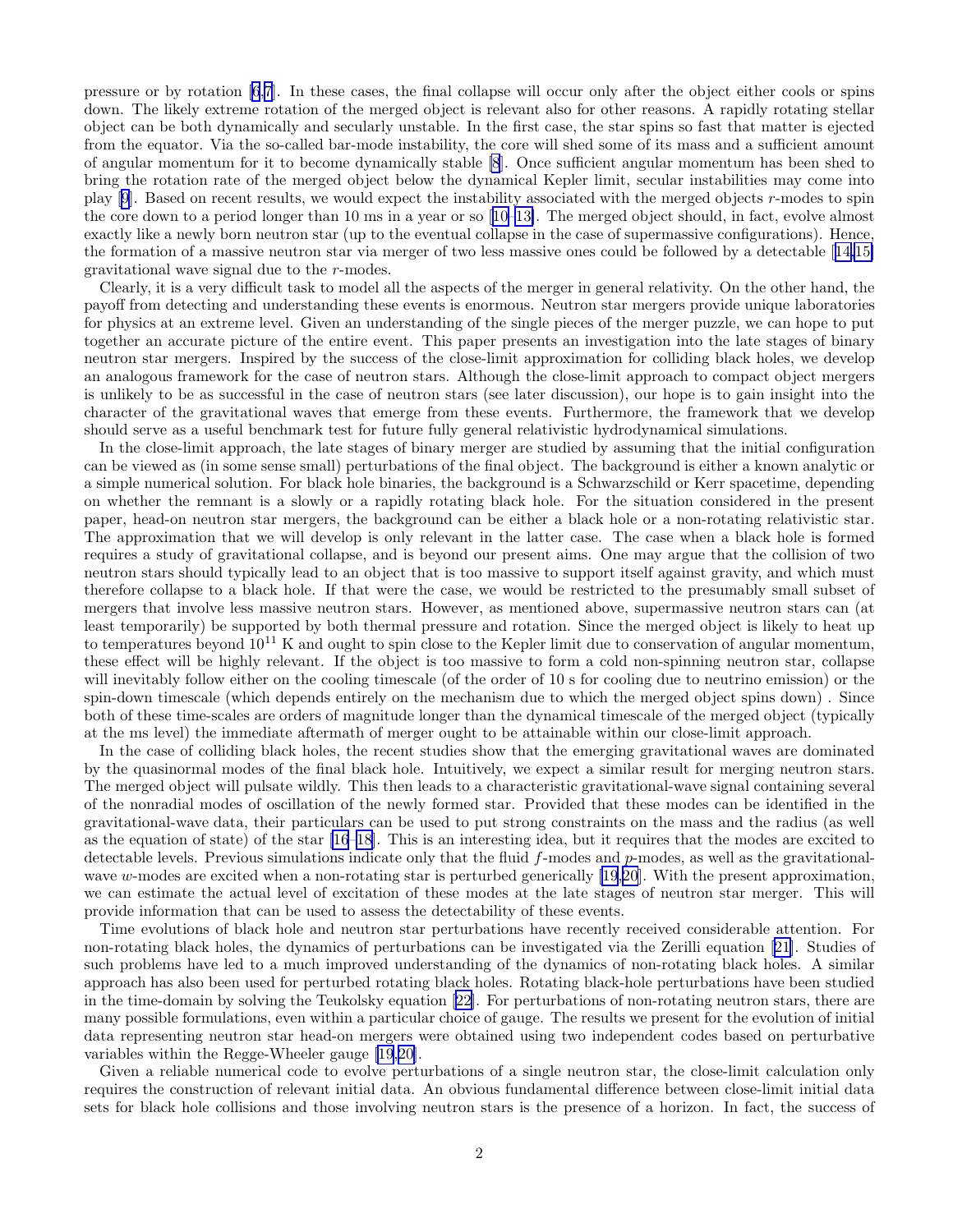<span id="page-3-0"></span>the close-limit approach for black holes may to a large extent rest on the presence of the horizon. The reason is the following: The initial data for two colliding black holes corresponds to rather large perturbations only in the region inside the peak (roughly at  $r = 3M$ ) of the curvature potential. In effect, the perturbative scheme is unlikely to be reliable in this region. However, the bulk of these perturbations never escape to infinity. They are scattered by the effective potential and subsequently swallowed by the final black hole. Thus, the anticipated errors in the scheme have a minute effect on the gravitational radiation that reaches the far zone. Unfortunately, the neutron star case is not masked in this way. Since one would typically only include dissipation due to gravitational radiation in the simplest models, all "errors" in our initial data must escape through this channel in the absence of a central horizon. Consequently, the outcome of close-limit neutron star collisions are likely to be rather sensitive to the particular structure of the initial data. It should also be pointed out that, the fundamental qualitative difference between the two problems makes a direct comparison between the black hole case and that of neutron stars rather dubious.

However, a more careful study of the black hole results suggests that the close-limit approach for neutron stars may not be a lost cause after all. In close-limit black-hole collisions, most of the energy radiated, if not all, comes from quadrupole  $(l = 2)$  quasi-normal mode (QNM) ringing. The only aspect that distinguishes close-limit initial data from any other data is the fixed amplitude of the ringing. If we assume that a similar situation arises for neutron stars, we should focus our attention on the mode-ringing and ignore the initial burst of radiation. This is natural since one would expect the initial burst to be strongly dependent on the characteristics of the initial data. In the case of stars, this strategy is associated with an unfortunate sacrifice. The early parts of the gravitational-wave signal from the merger may contain the rapidly damped w-modes [\[23,](#page-10-0)[12](#page-9-0)]. In the proposed prescription, the inferred amplitude of these modes may well be unreliable. Actually, one would expect this to be the case on physical grounds. The problem of constructing "astrophysical" initial data in numerical relativity essentially boils down to specifying the amount of gravitational waves in the spacetime. In a neutron star spacetime, it would be natural for the initial gravitational waves to escape via the w-modes. Hence, an uncertainty in the amplitude of these modes is expected, given our poor understanding of the relevant astrophysical data. Taking the suggested attitude, we do not expect to be able to assess the astrophysical relevance of the w-modes. Instead, we should view the neutron star close-limit initial data (and the associated results) as a constraint on the amplitude of the longer lived fluid pulsation modes.

#### II. CLOSE-LIMIT INITIAL DATA

#### A. Stellar Models

A neutron star model in general relativity is obtained by solving the Tolman-Oppenheimer-Volkoff (TOV) system of equations:

$$
\frac{dm}{dr} = 4\pi r^2 \rho_0 \tag{1}
$$

$$
\frac{d\nu}{dr} = \frac{e^{2\lambda}}{r^2} \left( m + 4\pi r^3 p_0 \right) \tag{2}
$$

$$
\frac{dp_0}{dr} = -(\rho_0 + p_0) \frac{d\nu}{dr},\tag{3}
$$

where the spacetime metric is given by

$$
ds^{2} = -e^{2\nu} dt^{2} + e^{2\lambda} dr^{2} + r^{2} d\theta^{2} + r^{2} \sin^{2} \theta d\varphi^{2}.
$$
 (4)

Above,  $\rho_0$  and  $p_0$  are the density and pressure, respectively, and m represents the mass inside radius r. It is related to the metric function  $\lambda$  by

$$
e^{-2\lambda} \equiv 1 - \frac{2m}{r} \,. \tag{5}
$$

All quantities are functions of the radial coordinate r only. The construction of initial data for the close-limit approximation involves two steps: First, one needs to solve the TOV equations and obtain stellar models for both the colliding stars and the final configuration. The second step consists of a suitable superposition of colliding stars followed by a subtraction of the background star. This yields the perturbations which are then the focus of the evolution. With this in mind, we have denoted background quantities of the star formed by the merger by the subscript 0 and perturbations of these quantities by the subscript 1. The TOV solutions of the colliding stars will be denoted by an asterisk (\*). For simplicity, we will only consider polytropic equations of state  $p_0 = K \rho_0$ <sup>r</sup>, where K and  $\Gamma$  are the adiabatic constant and index, respectively. The adiabatic index  $\Gamma$  is related to the polytropic index n by  $\Gamma = 1 + 1/n$ . In the specific example provided later we use  $\Gamma = 2$   $(n = 1)$ .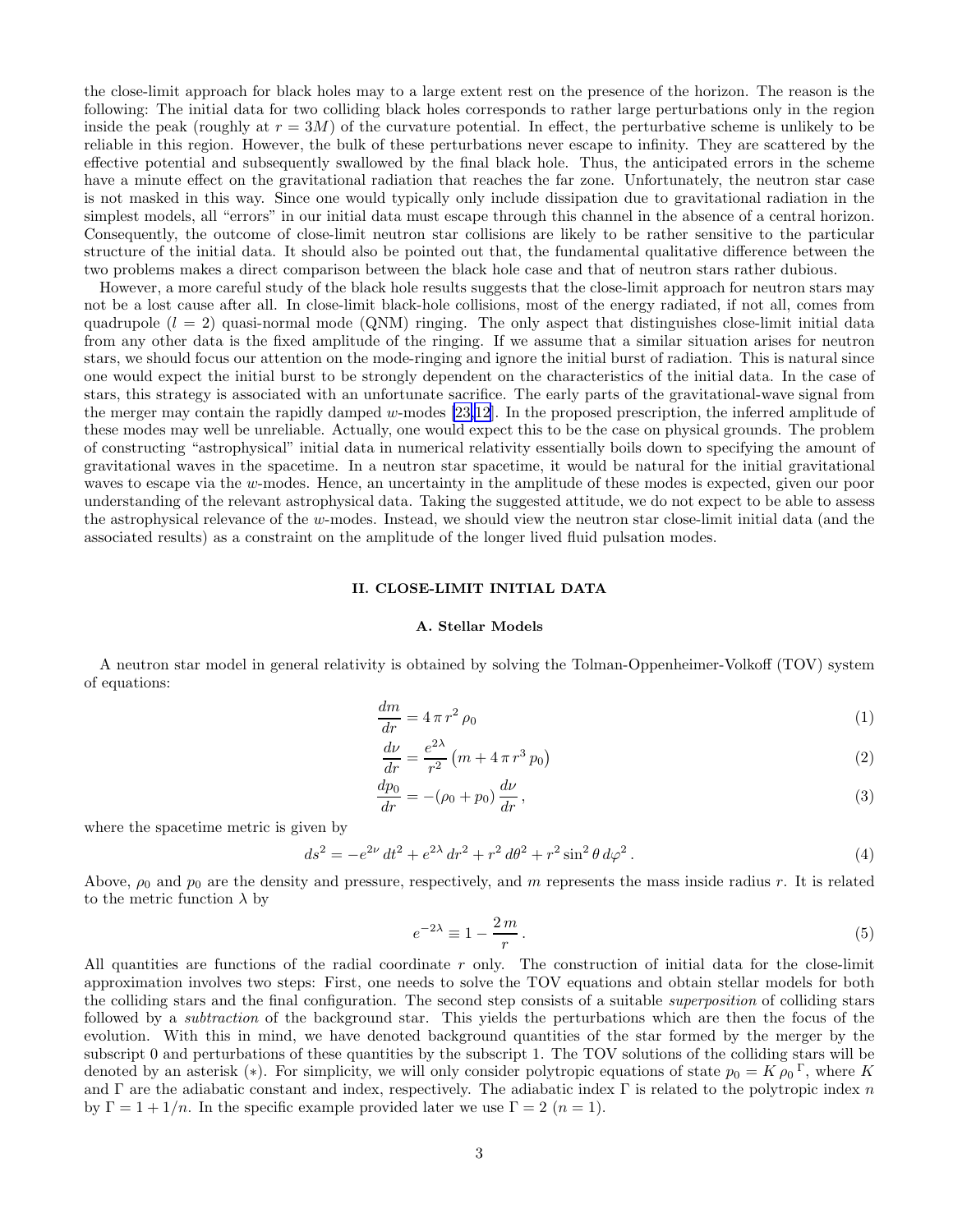#### B. Initial Perturbations and Constraints

The construction of astrophysically relevant initial data in numerical relativity is an outstanding problem not only from the mathematical point of view. In the present context, we would like the data to represent the initial configuration for the ring-down phase after a collision. Without the non-linear evolution that precedes the ringdown stage, the specification of initial data becomes a non-trivial "guess." In the 3+1 formulation [\[24](#page-10-0)] of Einstein's equations, initial data consist of the spatial metric  $g_{ij}$ , the extrinsic curvature  $K_{ij}$  and the matter fields. These initial data contain too much freedom. Only four out of the twelve components in  $(g_{ij}, K_{ij})$  are fixed by the constraints. The remaining pieces, including the matter fields, are freely specifiable and single out the particular situation under consideration. Furthermore, it is usually not obvious which four components in  $(g_{ij}, K_{ij})$  should be obtained from solving the constraints.

The standard procedure to separate the freely specifiable data from that fixed by constraints in numerical relativity is York's conformal approach[[25\]](#page-10-0). In addition, this method provides a natural framework for "superposing" solutions. This is a clear advantage given our present project. For instance, given data  $(g_{ii}, K_{ii})$  for individual black holes, it is possible to "add" these solutions and solve the constraints to obtain self-consistent, fully non-linear, initial data[[26](#page-10-0)]. A similar procedure can be applied to neutron star binaries. As mentioned in the previous section, our problem involves constructing perturbative initial data. Once the background matter and spacetime is specified, the construction of perturbative initial data consists of finding solutions that satisfy the Hamiltonian and momentum constraints to the order required by the perturbative expansion.

As in the non-linear case, close-limit initial data is completely characterized, for both black holes and neutron stars, by the freely specifiable data (data not fixed by the constraints) and boundary conditions. That is, both the free data and boundary conditions select from the class of solutions of the constraints those dealing with the superposition of colliding objects. In this paper, we focus the discussion on simplest possible case: the close-limit head-on collisions of neutron stars that are initially at rest. This means that the initial extrinsic curvature and matter current density vanish to all orders. Therefore, the momentum constraints are identically satisfied, and one is only required to solve the Hamiltonian constraint. More general classes of neutron star initial data are discussed in[[27\]](#page-10-0). For vanishing extrinsic curvature, the Hamiltonian constraint reads:

$$
R = 16 \pi \rho, \tag{6}
$$

where R is the Ricci scalar constructed from  $g_{ij}$  and  $\rho$  is the matter density.

Following York's method, the spatial metric  $g_{ij}$  and matter density  $\rho$  are conformally transformed according to:

$$
g_{ij} = \phi^4 \,\hat{g}_{ij} \tag{7}
$$

$$
\rho = \phi^{-8} \hat{\rho},\tag{8}
$$

where hats denote conformal quantities. With the above transformation, Eq.  $(6)$  takes the form

$$
8\,\hat{\Delta}\phi - \hat{R}\,\phi = -16\,\pi\,\hat{\rho}\,\phi^{-3}\,,\tag{9}
$$

where  $\hat{\Delta} \equiv \hat{\nabla}_i \hat{\nabla}^i$  and  $\hat{\nabla}_i$  denotes covariant differentiation associated with the conformal metric  $\hat{g}_{ij}$ .

We will assume at this point that metric perturbations only enter via the conformal factor. That is,

$$
\phi = \phi_0 + \phi_1 \tag{10}
$$

$$
\hat{g}_{ij} = \hat{g}_{ij}^0 \,. \tag{11}
$$

However, it is important to realize that this is not a physically motivated choice. The reason for choosing data that is spatially conformally flat (i.e.  $\hat{g}_{ij}^1 = 0$ ) is by no means a necessary condition for our procedure to work. In fact, for neutronstars the choice  $\hat{g}_{ij}^1 = 0$  could lead to a suppression in the excitation of w-modes [[19\]](#page-10-0). Still, the calculations are simplified considerably by this assumption, and it allows a better comparison with the black hole binary case since the initial data for multiple black holes is usually constructed assuming conformal flatness[[28\]](#page-10-0). At one level, the availability of non-linear evolutions will remove this uncertainty since the free data can then be determined from the outcome of these evolutions. However, there will still be a corresponding choice to make in the specification of initial data for the nonlinear phase.

The conformal transformations (7) and (8), together with the perturbative expansions (10) and (11) yield:

$$
g_{ij}^0 = \phi_0^4 \,\hat{g}_{ij}^0 \tag{12}
$$

$$
g_{ij}^1 = 4\,\phi_0^3\,\phi_1\,\hat{g}_{ij}^0\tag{13}
$$

$$
\rho_0 = \phi_0^{-8} \hat{\rho}_0 \tag{14}
$$

$$
\rho_1 = \phi_0^{-8} \hat{\rho}_1 - 8 \phi_0^{-9} \phi_1 \hat{\rho}_0. \tag{15}
$$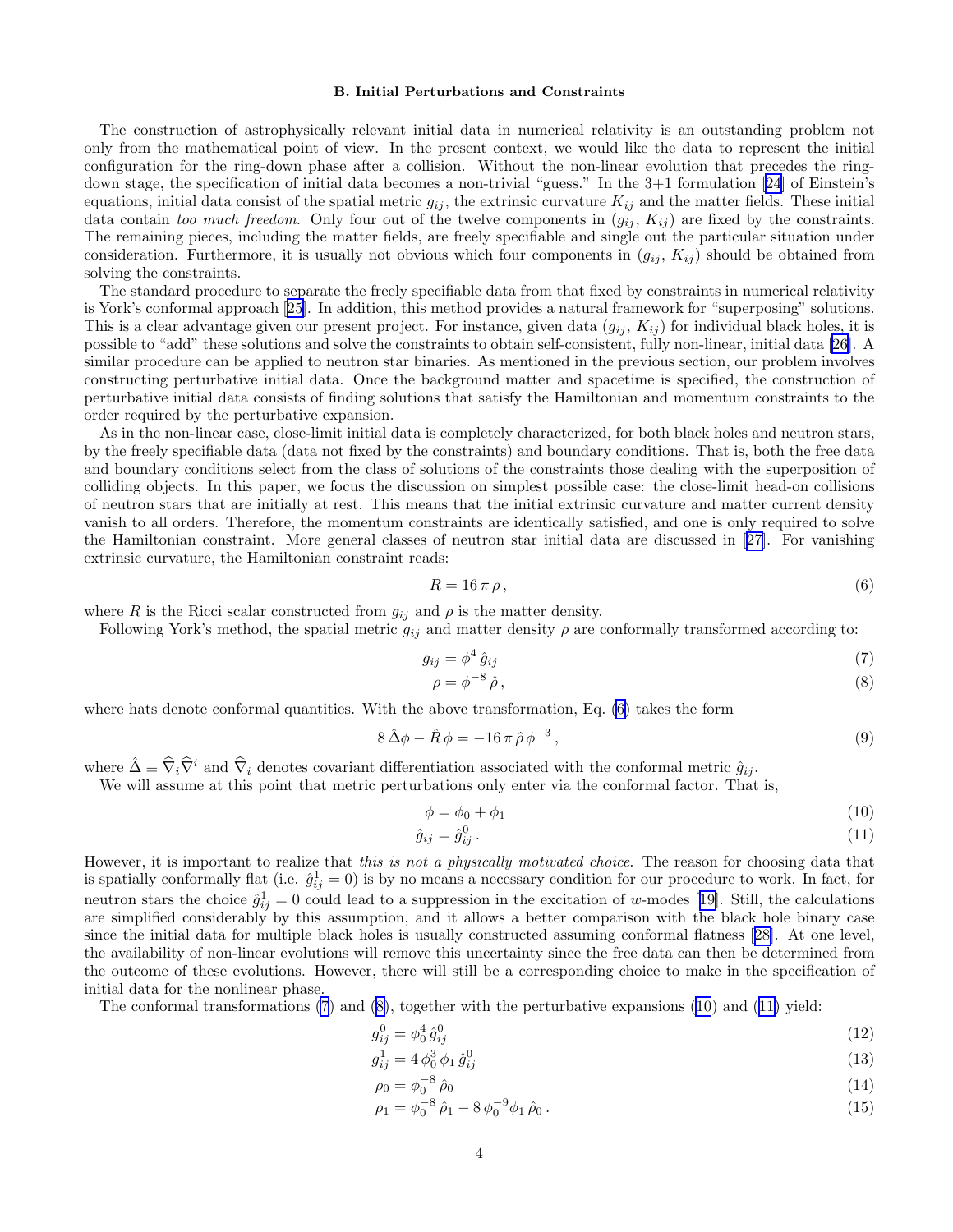<span id="page-5-0"></span>With the above perturbative expansions, the Hamiltonian constraint takes the form

$$
8\,\hat{\Delta}\phi_1 - [\hat{R}\,\phi_1 + 48\,\pi\,\hat{\rho}_0\,\phi_0^{-4}]\phi_1 = -16\,\pi\,\phi_0^{-3}\hat{\rho}_1. \tag{16}
$$

In summary, given the background  $(\phi_0, \hat{g}^0_{ij}, \hat{\rho}_0)$ , close-limit initial perturbations of head-on collisions of neutron stars initially at rest consists of only two quantities: the perturbation of the conformal factor,  $\phi_1$ , and the perturbation of the conformal matter density,  $\hat{\rho}_1$ . In the following, we view the density perturbation  $\hat{\rho}_1$  as free data, with  $\phi_1$  obtained by solving the linearized Hamiltonian constraint Eq. (16). Thus, the density perturbation  $\hat{\rho}_1$  fully characterizes the collision, and we now turn to its specification.

#### C. A Recipe for Close-limit Superposition of Stellar Models

The key contribution of the present work is to provide a recipe for obtaining the density perturbation  $\hat{\rho}_1$  from a suitable superposition of isolated neutron stars. To represent a "true" close-limit approximation, this superposition procedure must be such that the perturbations vanish as the separation between the stars vanish. In order to superpose two neutron stars and solve Eq. (16), it is convenient to perform a coordinate transformation that brings the 3-metric ([4\)](#page-3-0) into the isotropic (conformally flat) form:

$$
ds^{2} = \phi_{0}^{4}(d\hat{r}^{2} + \hat{r}^{2} d\theta^{2} + \hat{r}^{2} \sin^{2} \theta d\varphi^{2}).
$$
\n(17)

This is accomplished by setting the conformal factor to

$$
\phi_0 = \left(\frac{r}{\hat{r}}\right)^{1/2},\tag{18}
$$

and transforming the radial-coordinate according to

$$
\frac{d\hat{r}}{dr} = e^{\lambda} \frac{\hat{r}}{r}.\tag{19}
$$

With the metric given by (17), Eq. (16) can be trivially rewritten as a radial elliptic equation:

$$
\frac{1}{\hat{r}^2} \frac{d}{d\hat{r}} \left(\hat{r}^2 \frac{d}{d\hat{r}} \phi_1\right) - \left[\frac{l(l+1)}{\hat{r}^2} + 6\pi \hat{\rho}_0 \phi_0^{-4}\right] \phi_1 = -2\pi \phi_0^{-3} \hat{\rho}_1,
$$
\n(20)

where we have used a standard decomposition in spherical harmonics:

$$
\hat{\rho}(\hat{r}, \theta, \varphi) = \hat{\rho}_0(\hat{r}) + \sum_{lm} \hat{\rho}_1(\hat{r}) Y_{lm}(\theta, \varphi)
$$
\n(21)

$$
\phi(\hat{r}, \theta, \varphi) = \phi_0(\hat{r}) + \sum_{lm} \phi_1(\hat{r}) Y_{lm}(\theta, \varphi).
$$
\n(22)

To proceed, we need to provide a superposition procedure from which  $\hat{\rho}_1$  can be obtained. To do this, we make the following observation: All of the black-hole close-limit initial data sets considered so far have had not only the appropriate zero-separation limit but also the correct infinite-separation limit. That is, as the separation of the black holes increases, the initial data converges to that of two isolated holes. A similar behavior is in principle desirable for neutron stars. However, the situation for neutron stars is more complicated because there are no simple relations between mass, radius and density as for black holes. Hence, we are forced to use a somewhat ad hoc prescription. We neglect tidal deformations etcetera and use the following superposition of density profiles of isolated neutron stars:

$$
\hat{\rho}(\hat{r}^i) = \hat{\rho}_*(\hat{r}^i - \hat{\xi}^i) + \hat{\rho}_*(\hat{r}^i + \hat{\xi}^i) - \left[\hat{\rho}_*(\hat{r}^i - \hat{\xi}^i)\,\hat{\rho}_*(\hat{r}^i + \hat{\xi}^i)\right]^{1/2}.\tag{23}
$$

Here  $\hat{\rho}_*$  represents the conformally transformed density profile of the individual colliding neutron stars displaced a distance  $\hat{\xi}^i$  in conformal space. For simplicity we are assuming identical colliding stars. It is straightforward to verify that the superposition of densities (23) satisfies both the zero-separation and infinite-separation limits.

Assuming a small displacement (i.e. imposing the close-limit condition), we find that

$$
\hat{\rho}_{*}(\hat{r}^{i} \pm \hat{\xi}^{i}) = \hat{\rho}_{*}(\hat{r}^{i}) \pm \hat{\xi}^{j} \hat{\nabla}_{j} \hat{\rho}_{*}(\hat{r}^{i}) + \frac{1}{2} \hat{\xi}^{j} \hat{\xi}^{k} \hat{\nabla}_{j} \hat{\nabla}_{k} \hat{\rho}_{*}(\hat{r}^{i}).
$$
\n(24)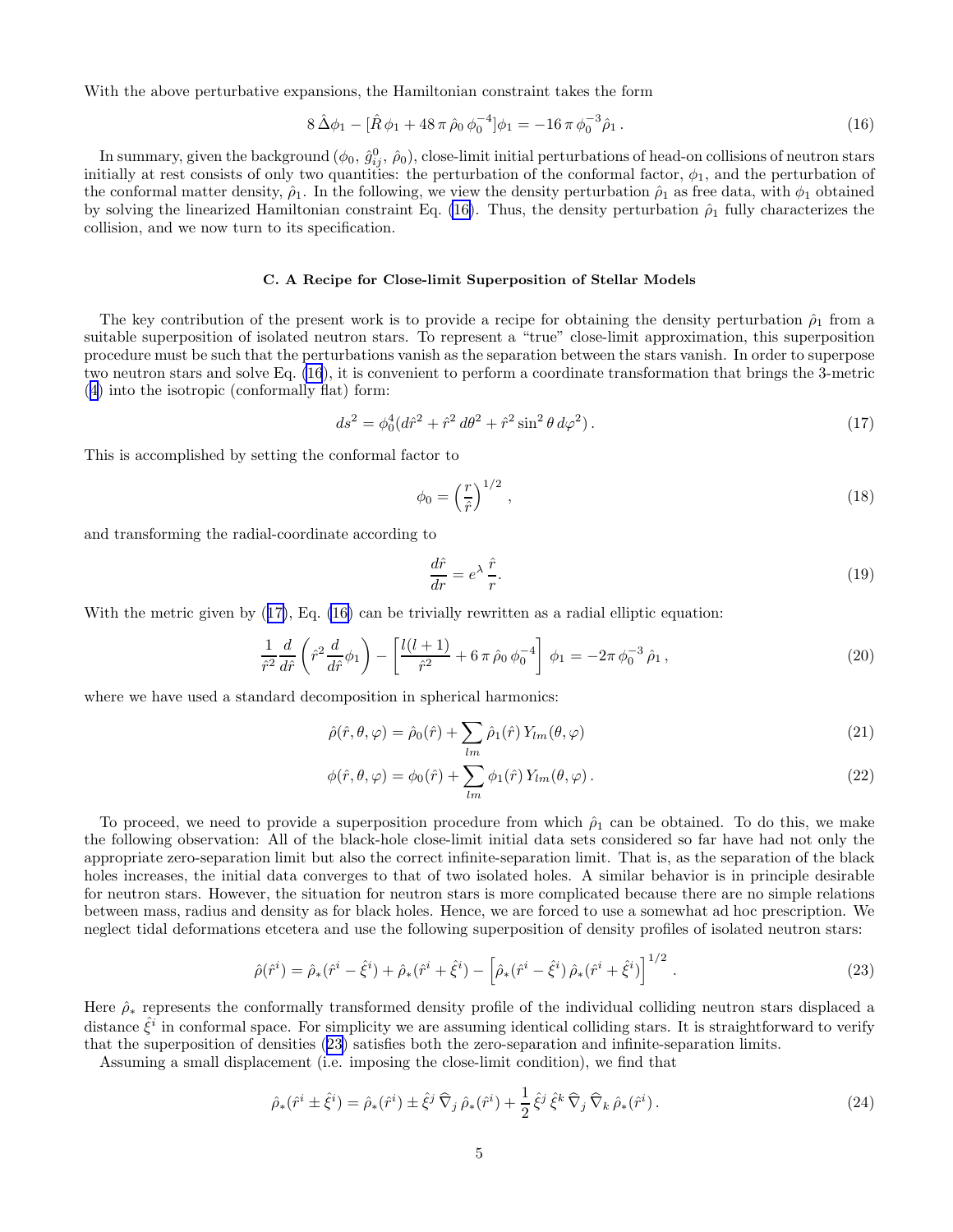Thus

$$
\hat{\rho} = \hat{\rho}_* + \frac{1}{2} (\hat{\xi}^i \,\hat{\nabla}_i \,\hat{\rho}_*)^2 + \frac{1}{2} \,\hat{\xi}^i \,\hat{\xi}^j \,\hat{\nabla}_i \,\hat{\nabla}_j \,\hat{\rho}_*,\tag{25}
$$

so the conformal density perturbation is given by:

$$
\hat{\rho}_1 = \hat{\rho} - \hat{\rho}_0 \n= \hat{\rho}_* - \hat{\rho}_0 + \frac{1}{2} (\hat{\xi}^i \, \hat{\nabla}_i \, \hat{\rho}_*)^2 + \frac{1}{2} \, \hat{\xi}^i \, \hat{\xi}^j \, \hat{\nabla}_i \, \hat{\nabla}_j \, \hat{\rho}_* \,.
$$
\n(26)

We choose coordinates such that the centers of the colliding stars lie on the z-axis, so the off-set vector  $\hat{\xi}^i$  is given by:

$$
\hat{\xi}^i = \hat{\xi} \left( \cos \theta, -\frac{1}{\hat{r}} \sin \theta, 0 \right). \tag{27}
$$

Substitution of (27) into (26) yields

$$
\hat{\rho}_1(\hat{r}, \theta, \varphi) = \hat{\rho}_*(\hat{r}) - \hat{\rho}_0(\hat{r}) + \frac{1}{2}\hat{\xi}^2 \left[\cos^2\theta \left(\frac{d}{d\hat{r}}\hat{\rho}_*(\hat{r})\right)^2 + \cos^2\theta \frac{d^2}{d\hat{r}^2}\hat{\rho}_*(\hat{r}) + \sin^2\theta \frac{1}{\hat{r}}\frac{d}{d\hat{r}}\hat{\rho}_*(\hat{r})\right].
$$
\n(28)

Making use of  $\sqrt{4\pi}Y_{00} = 1$  and  $\frac{4}{15}\sqrt{5\pi}Y_{20} + \frac{1}{3} = \cos^2\theta$ , Eq. (28) can be rewritten as:

$$
\hat{\rho}_{1}(\hat{r}, \theta, \varphi) = \sum_{lm} \hat{\rho}_{1}(\hat{r}) Y_{lm}(\theta, \varphi)
$$
\n
$$
= \sqrt{4} \pi \left[ \hat{\rho}_{*}(\hat{r}) - \hat{\rho}_{0}(\hat{r}) + \frac{1}{2} \hat{\xi}^{2} \left\{ \frac{d^{2}}{d\hat{r}^{2}} \hat{\rho}_{*}(\hat{r}) + \left( \frac{d}{d\hat{r}} \hat{\rho}_{*}(\hat{r}) \right)^{2} - \frac{4}{\hat{r}} \frac{d}{d\hat{r}} \hat{\rho}_{*}(\hat{r}) \right\} \right] Y_{00}(\theta, \varphi)
$$
\n
$$
+ \frac{2}{15} \sqrt{5} \pi \hat{\xi}^{2} \left[ \frac{d^{2}}{d\hat{r}^{2}} \hat{\rho}_{*}(\hat{r}) + \left( \frac{d}{d\hat{r}} \hat{\rho}_{*}(\hat{r}) \right)^{2} - \frac{1}{\hat{r}} \frac{d}{d\hat{r}} \hat{\rho}_{*}(\hat{r}) \right] Y_{20}(\theta, \varphi).
$$
\n(30)

From the above results, we deduce that the conformal density perturbation  $\hat{\rho}_1$  has two contributions. One is a monopole part  $(m = 0, l = 0)$ ,

$$
\hat{\rho}_1 = \sqrt{4\pi} \left[ \hat{\rho}_* - \hat{\rho}_0 + \frac{1}{2} \hat{\xi}^2 \left\{ \frac{d^2}{d\hat{r}^2} \hat{\rho}_* + \left( \frac{d}{d\hat{r}} \hat{\rho}_* \right)^2 - \frac{4}{\hat{r}} \frac{d}{d\hat{r}} \hat{\rho}_* \right\} \right].
$$
\n(31)

Since a monopole perturbation does not lead to gravitational radiation, we will not consider this contribution further. The second part is a quadrupole  $(m = 0, l = 2)$  perturbation given by the last term in Eq. (30):

$$
\hat{\rho}_1 = \frac{2}{15} \sqrt{5 \pi} \hat{\xi}^2 \left[ \frac{d^2}{d\hat{r}^2} \hat{\rho}_* + \left( \frac{d}{d\hat{r}} \hat{\rho}_* \right)^2 - \frac{1}{\hat{r}} \frac{d}{d\hat{r}} \hat{\rho}_* \right].
$$
\n(32)

This is the dominant radiative source which should be used in Eq. [\(20](#page-5-0)) to construct initial data. Notice that the  $l = 2$ perturbation (32) has the correct limit  $\hat{\rho}_1 \to 0$  when  $\hat{\xi} \to 0$  independent of the stellar model used for  $\hat{\rho}_*$ . On the other hand, for the monopole perturbation (31) to vanish in the limit  $\hat{\xi} \to 0$  we must have  $\hat{\rho}_* \to \hat{\rho}_0$ . We will now discuss a specific model in which this is the case.

#### D. Defining "Realistic" Colliding Star Models

As we already discussed in the introduction, the final stellar object that is formed by merger will be rather different from the initial stars. It will certainly be hotter and most likely spinning more rapidly since the angular momentum of the inspiral orbit must be conserved. In the case we consider here, that of head-on collision of two non-rotating neutron stars, we obviously need not worry about rotational effects. But we still we need to estimate the changes in the equation of state as the stellar material heats up during the merger. To do this we must speculate what the outcome of the collision may be, and specify a relation between the final background spacetime including  $\hat{\rho}_0$  and the density distribution  $\hat{\rho}_{*}$  of the individual initial stars.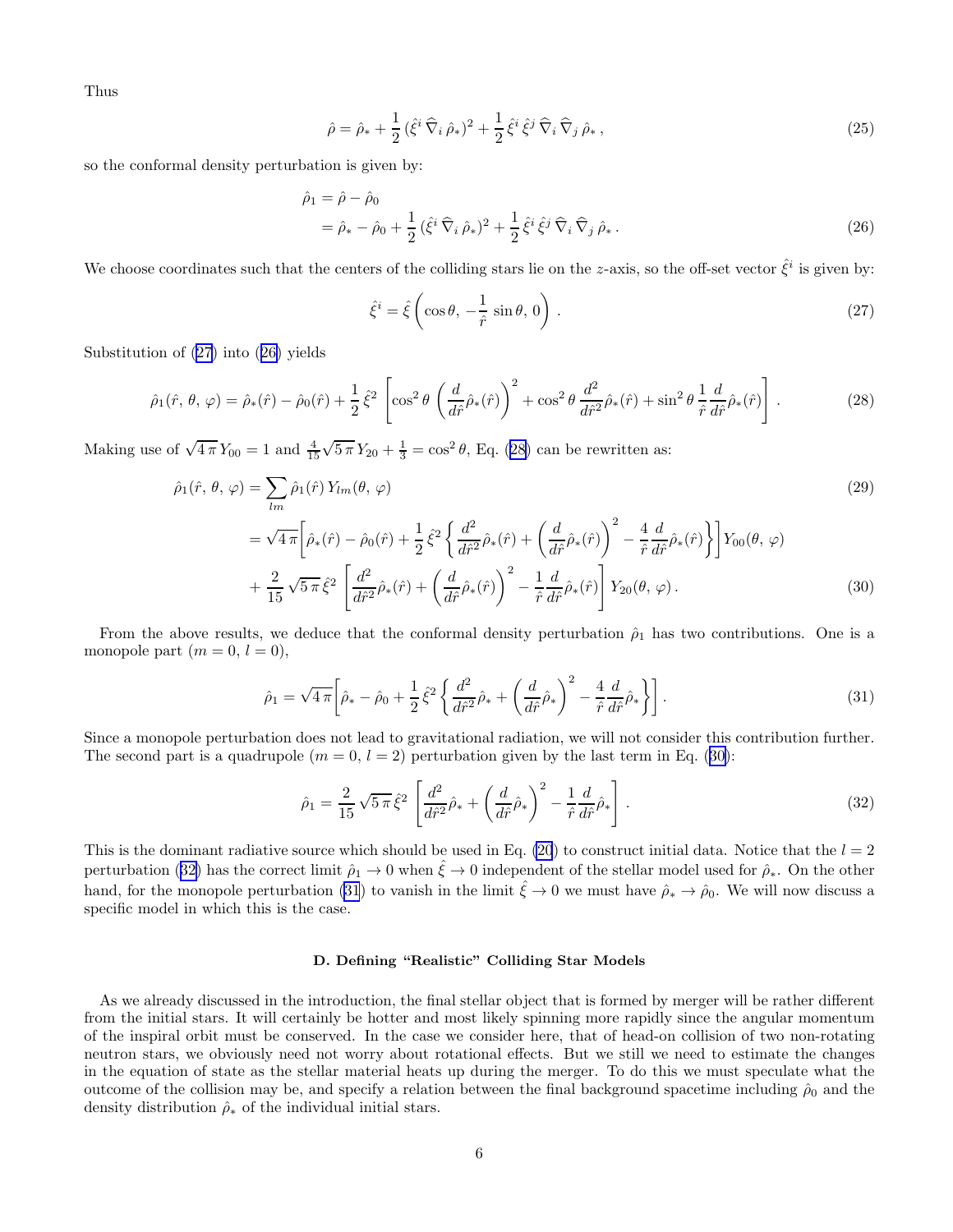<span id="page-7-0"></span>In order to have the correct zero- and infinite-separation limits, we must consider the relation between the masses of the colliding stars and the mass of the background star. A simplifying and to some extent reasonable condition is to assume that the mass lost during the collision is not significant, so the total mass is approximately conserved. Specifically, this implies that the total mass computed, in the physical space, from the background density  $\rho_0$  and thetotal mass obtained from the superposition of densities  $\rho_*$  in ([23\)](#page-5-0) are roughly the same. As we shall see, in the close-limit approximation this condition implies that properties of the colliding stellar models (for example, the radius of the stars) depend on the separation.

TOV solutions for polytropic equations of state are parameterized by the central density  $\rho_c$ , adiabatic constant K and adiabatic index Γ. We assume that the collision does not modify the adiabatic index (and set  $\Gamma = 2$  for all models). This assumption is consistent with available numerical results [\[29](#page-10-0)]. Therefore, the models used to specify  $\rho_*$ differ only in central density and adiabatic constant. We want these parameters to reflect changes in the equation of state as the temperature increases, in such a way that we retain the final, much hotter, star at zero separation. Our method for constructing polytropic equations of state for the initial stars (in terms of  $\rho_c$  and K) in relation to that of the final star is inspired by the recent arguments of Shapiro [\[6](#page-9-0)] for head-on collision of neutron stars from rest at infinity.

The starting point is to notice that TOV solutions exhibit the following scalings:

$$
M(\rho_c) = \tilde{M}(\tilde{\rho}_c) K^{n/2}
$$
\n(33)

$$
R(\rho_c) = \tilde{R}(\tilde{\rho}_c) K^{n/2}
$$
\n(34)

$$
\rho_c = \tilde{\rho}_c K^{-n},\tag{35}
$$

with  $M$  and  $R$  the total mass and radius of the star. Above, tildes denote dimensionless quantities. To use these relations in the close-limit approach, we recall that we want our scheme to be valid in two limits: It should lead to the expected results both in the limit of zero and infinite separation. To achieve this we assume that the mass and radius of the colliding stars (index ∗) are related to the background star (index 0) by:

$$
M_* = M_0 \left(\frac{2-\eta}{2}\right) \tag{36}
$$

$$
R_* = R_0 \left(\frac{2-\eta}{2}\right),\tag{37}
$$

where  $\eta$  is a monotonic function of the separation  $\xi$  in physical space and represents the "overlap" of the two stars. Quite naturally,  $\eta$  ranges from 0 to 1 with  $\eta(\xi \to 0) = 0$  and  $\eta(\xi \to \infty) = 1$ . This construction ensures that our approximation satisfies the desired limits. However, we have as yet no information about the function  $\eta$  for intermediate separations. Such information could be obtained from fully numerical studies of merging stars. In the present study we make a natural, albeit quite arbitrary, choice. We assume that in the close-limit regime the overlap function is linear in the separation of the colliding stars and use

$$
\eta(\xi) = \frac{\xi}{R_0} \,. \tag{38}
$$

Substitution of (36) and (37) into (33) and (34), respectively, now yields

$$
\frac{\tilde{M}_*}{\tilde{M}_0} = \frac{\tilde{R}_*}{\tilde{R}_0} = \left(\frac{2-\eta}{2}\right)^{-1} \left(\frac{K_0}{K_*}\right)^{\frac{n}{2}}.
$$
\n(39)

Eq. (39) implies

$$
\frac{\tilde{M}_*}{\tilde{R}_*} = \frac{\tilde{M}_0}{\tilde{R}_0} \,. \tag{40}
$$

Since the ratio  $\tilde{M}/\tilde{R}$  is a monotonic function of  $\tilde{\rho}_c$ , Eq. (40) yields

$$
\frac{\tilde{M}_*}{\tilde{M}_0} = \frac{\tilde{R}_*}{\tilde{R}_0} = 1.
$$
\n
$$
(41)
$$

Hence, from (39), (41) and (35), one obtains the following relationships between adiabatic constants and central densities: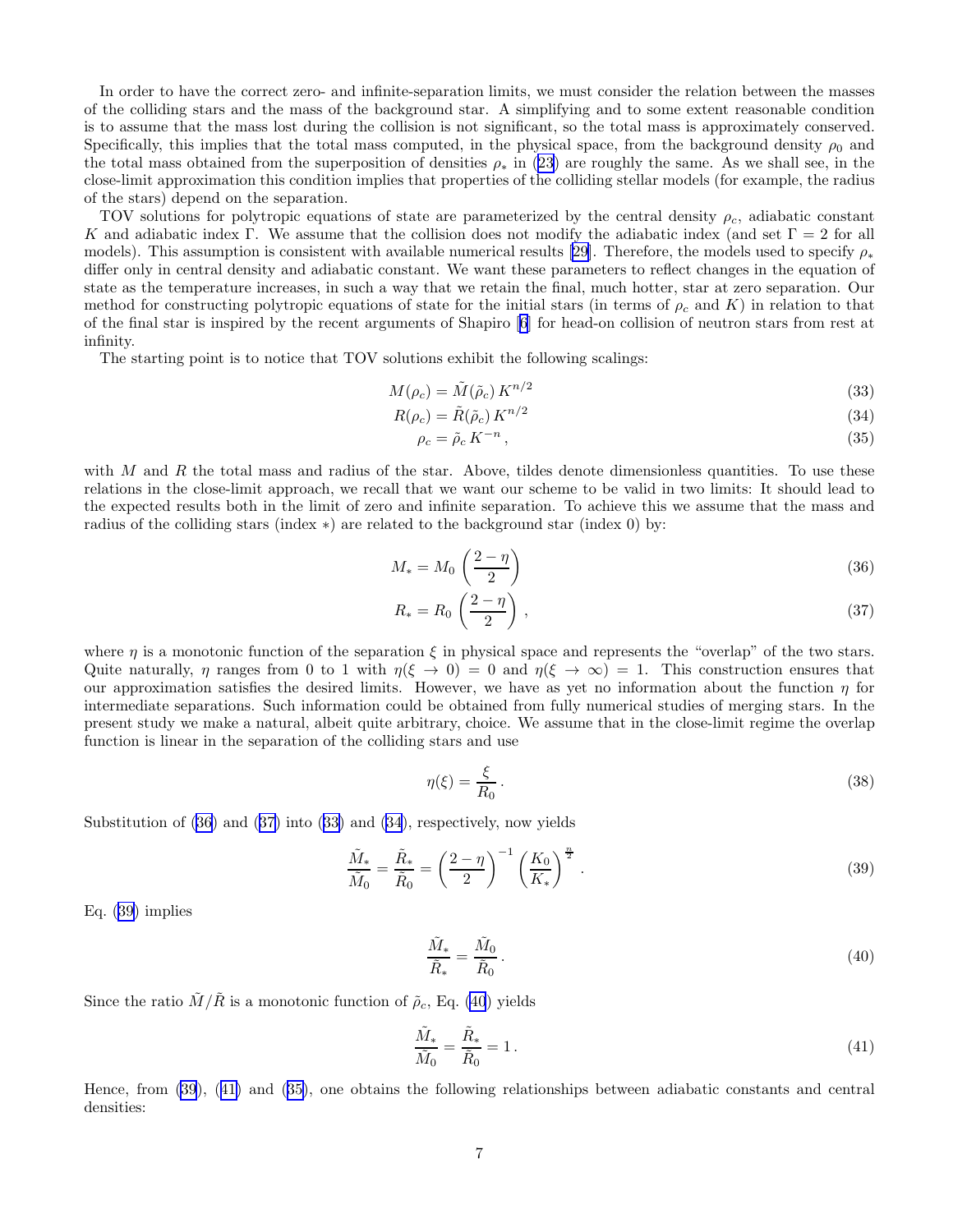$$
K_* = K_0 \left(\frac{2-\eta}{2}\right)^{2/n} \tag{42}
$$

$$
\rho_c^* = \rho_c^0 \left(\frac{2-\eta}{2}\right)^{-2}.\tag{43}
$$

Inthe limit  $\eta \to 1$ , these scalings reduce to the case of two polytropic stars colliding head-on from rest at infinity [[6\]](#page-9-0). Here, we will use (42) and (43) to relate the polytropic equations of state for the initial and the final stars, also for intermediate separations.

It is important to point out that, if the amount of mass lost during the collision is not negligible conservation of mass is not given by  $M_0 = 2 M_*$ . As is clear from Eq. [\(36](#page-7-0)), conservation of mass would be given by  $M_0 = 2 M_*$  only in the case of infinite separation. For the situation we consider, conservation of mass is demonstrated by comparing themass  $M_0$  computed from  $\rho_0$  to that from  $\rho$  in [\(23](#page-5-0)). It is the mass obtained from the superposition rule ([23\)](#page-5-0) that takes correctly into account the double counting in the overlap of the density profiles of the colliding stars.

#### III. NUMERICAL RESULTS

Our numerical procedure to construct initial data consists of first solving, using a fourth-order Runge-Kutta integrator, the TOV equations  $(1)-(3)$  $(1)-(3)$  for the background and colliding stars, together with the coordinate transformation ([19\)](#page-5-0). These solutions are then conformally transformed and used to compute  $\hat{\rho}_1$ . Finally, Eq. [\(20\)](#page-5-0) is solved for the perturbationof the conformal factor  $\phi_1$  as a boundary value problem using a standard tridiagonal solver [[30\]](#page-10-0). The boundary conditions for  $\phi_1$  in Eq. [\(20](#page-5-0)) are: regularity at the axis,  $\phi_1|_{\hat{r}=0} = 0$ , and asymptotic flatness at infinity,  $\frac{d}{d\hat{r}}\phi_1|_{\hat{r}=\infty}=0.$ 

The main aim of the present paper was to provide a prescription for close-limit initial data in the case of neutron stars. But, even though we will not discuss a large sample of numerical evolutions here, it is clearly appropriate to illustrate typical results obtained for the proposed neutron star close-limit approximation. We have used two independent numerical codes[[19,20\]](#page-10-0) to evolve the relevant perturbation quantities from the initial data obtained in the previous sections. These evolution codes have been well tested, and we have verified that they lead to identical results in the present case.

In Figures [1](#page-11-0)[-3](#page-13-0) we show a typical initial data and gravitational waves resulting from the close-limit approximation. This particular case pertains to a final stellar configuration with  $\rho_c^0 = 2.69 \times 10^{15}$  g/cm<sup>3</sup> and  $K_0 = 100$  km<sup>2</sup>. For these parameters, the mass and radius of the background star are  $M_0 = 1.24 M_{\odot}$  and  $R_0 = 9.0$  km, respectively. The initial colliding stars, which are displaced a distance  $0.1R_0$  from the center of mass, follow from  $\rho_c^* = 2.98 \times 10^{15}$  g/cm<sup>3</sup> and  $K_* = 90.25 \text{ km}^2$  and have  $M_* = 1.17 M_{\odot}$  $M_* = 1.17 M_{\odot}$  $M_* = 1.17 M_{\odot}$  and  $R_{0*} = 8.58 \text{ km}$ . Figure 1 shows the perturbed conformal factor  $\phi_1$  and density  $\rho_1$ . The character of the emerging gravitational waves is exactly what one would expect: A sharp initial burst followed by slowly damped oscillations. The long-lived oscillations are associated with the various fluid pulsation modes of the final configuration. That this is the case is clear from Figure [3,](#page-13-0) where we show the Fourier transform of the waveform in Figure [2](#page-12-0). In Figures [2](#page-12-0) and [3](#page-13-0) we can also see that it is rather difficult to draw any conclusions about the relevance of the short-lived  $w$ -modes from our sample evolution. While the modes are clearly present in the early part of the signal if we graph the variable S as defined by Allen et al[[19\]](#page-10-0), they are absent in the corresponding Zerilli function Z which should be a reliable measure of the emerging gravitational waves. However, at the present time this is perhaps neither here nor there: As already mentioned, we expect the assumption of conformally flat initial data to suppress the w-modes in a crucial way. Hence, we should not attempt to draw any conclusions about their potential astrophysical relevance from the present results.

We can, however, meaningfully discuss the longer lived fluid modes. The various peaks in the spectrum shown in Figure [3](#page-13-0) correspond directly to the fluid pulsation modes of the final configuration, the lowest frequency mode being the fundamental  $f$ -mode and the next one being the first of the pressure  $p$ -modes. This is interesting further evidence that these modes will be clearly excited whenever a neutron star is dynamically perturbed, which is highly relevant considering the recently devised method for inferring stellar parameters from detected gravitational waves carrying the mode-signature[[17](#page-9-0)[,18\]](#page-10-0). However, one must still prove that these modes carry sufficient energy to be observable by the new generation of gravitational wave detectors. To investigate this issue, one should study a larger sample of close-limit evolutions and perhaps also attempt a comparison to the black-hole case. Work along these lines is currently in progress, and we hope to report on it soon.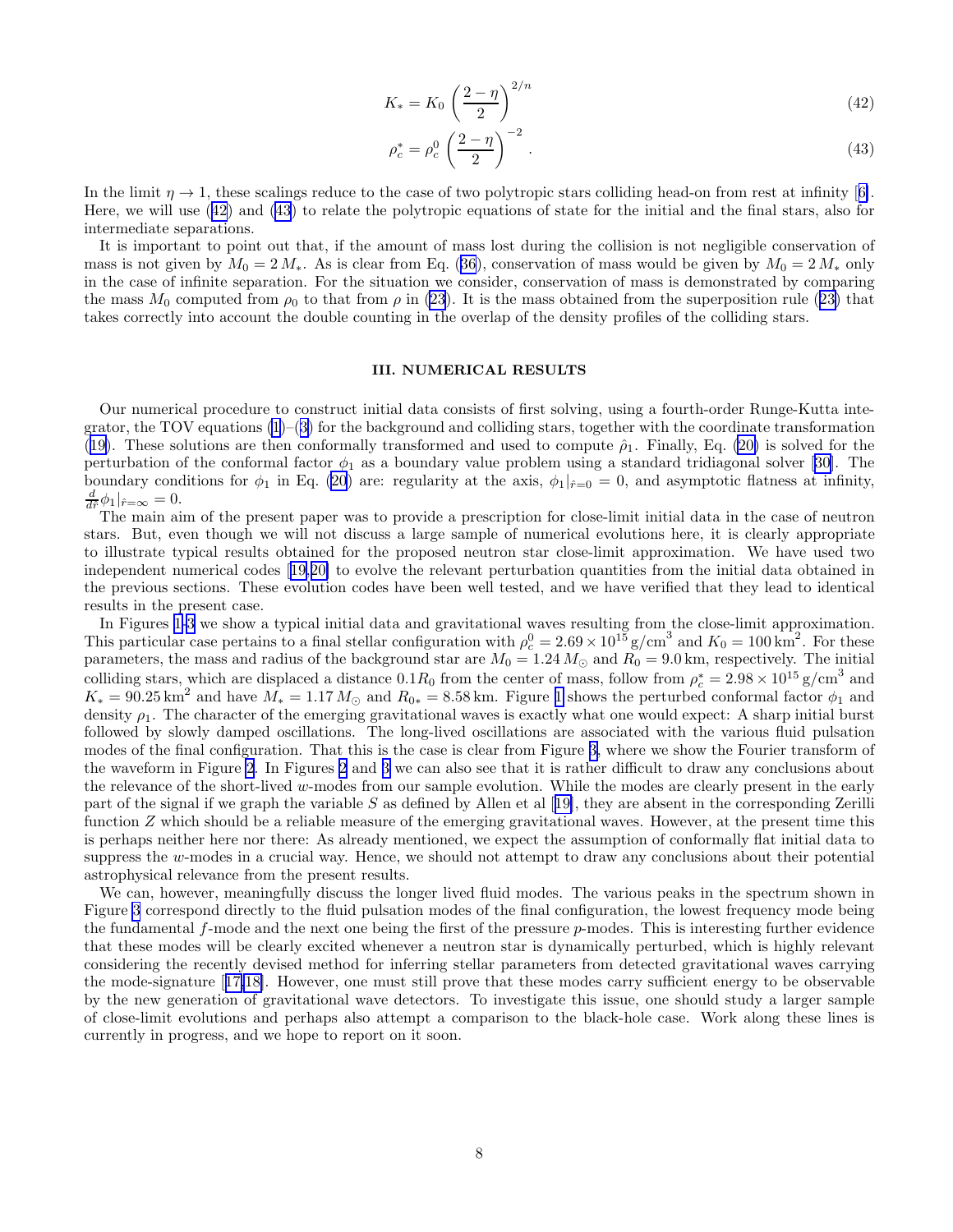### IV. FINAL COMMENTS

<span id="page-9-0"></span>We have developed a framework for studying merging neutron stars using perturbation theory. Specifically, we have devised suitable initial data for the very late stages of binary merger, when the two merged stars can be considered as a final configuration plus perturbations. This "close-limit" approximation is analogous to the one that has provided surprisingly accurate results in the case of colliding black holes. However, as we have discussed in some detail, it is not straightforward to devise a similar approximation in the case of neutron stars. Our chosen scheme respects some of the required physical constraints. It has the correct limits at infinite and zero separation of the two stars. Furthermore, we have tried to model the changes in the equation of state brought about by the merger in a simple, but seemingly appropriate [6], way. Still, it must be remembered that this is just a first step and that one could potentially refine the close-limit idea considerably.

Even though it is clear that the close-limit approach to neutron star collisions has severe limitations (it will certainly never completely replace fully nonlinear general relativistic hydrodynamics simulations) we think that it can prove to be of considerable use. On a technical level, it should be rather straightforward to use our initial data sets, combined with the perturbation evolutions, as benchmark tests for fully nonlinear evolutions in numerical relativity taking account of the detailed fluid dynamics. This would in fact be a very useful test for a nonlinear simulation since it would ascertain that the detailed dynamics associated with the stars various pulsation modes could be resolved. Also, one could clearly use the perturbation equations to evolve any neutron star process at the late stages, thus saving valuable computing time. Furthermore, it seems likely that we can learn some important physics from our results. Evolutions from all the close-limit data sets that we have so far constructed show that the fluid pulsation modes of the final star are excited to a significant level. As far as the potential excitation of the gravitational w-modes are concerned, our present understanding is far from satisfactory, but as we have pointed out, an investigation of this issue likely requires a true understanding of "astrophysical" initial data and a relaxation of the standard assumption of conformal flatness.

In conclusion, it is worth pointing out that our close-limit framework can be extended to more general situations. In the present study we chose to restrict ourselves to the head-on collision of two stars that are initially at rest. These assumptions can conveniently be relaxed to allow the stars to have initial momentum. A generalization to the physically relevant case of slow rotation also seems possible. Work in these directions is in progress.

#### ACKNOWLEDGMENTS

This work was partially supported by NATO grants CRG960260 and CRG971092, as well as NSF grants PHY9357219, PHY9407194, PHY9423950, and PHY9800973. JP also acknowledges support from the Pennsylvania State University, the Eberly Family Research Fund at Penn State, and the John S. Guggenheim Foundation.

- [1] M. Shibata, M. Sasaki, H. Tagoshi, and T. Tanaka, Phys. Rev. D, 51, 1646 (1995).
- [2] R.H. Price and J. Pullin, Phys. Rev. Lett. , 72, 3297 (1994).
- [3] P. Anninos, R.H. Price, J. Pullin, E. Seidel and W-M. Suen, Phys. Rev. D, 52, 4462 (1995).
- [4] G. Khanna et al, unpublished (1999).
- [5] P. Mészáros and M. J. Rees, Astrophys. J., 405, 278 (1993).
- [6] S.L. Shapiro, Phys. Rev. D, 58, 103002 (1998).
- [7] G.B. Cook, S.L. Shapiro and S.A. Teukolsky, Astrophys. J., 424, 823 (1994).
- [8] X. Zhuge, J.M. Centrella and S.L.W. McMillan, Phys. Rev. D, 50, 6247 (1994).
- [9] S. Chandrasekhar, Phys. Rev. Lett. , 24, 611 (1970); J.L. Friedman and B.F. Schutz, Astrophys. J., 222, 281 (1978).
- [10] N. Andersson, Astrophys. J., **502**, 708 (1998).
- [11] J.L. Friedman and S. Morsink, Astrophys. J., **502**, 714 (1998).
- [12] N. Andersson, K.D. Kokkotas and B.F. Schutz, Astrophys. J., 510, 846 (1999).
- [13] L. Lindblom, B.J. Owen and S.M.Morsink, Phys. Rev. Lett. , 80, 4843 (1998).
- [14] B.J. Owen, L. Lindblom, C. Cutler, B.F. Schutz, A. Vecchio and N. Andersson, Phys. Rev. D, 58, 084020 (1998).
- [15] P.R. Brady and T. Creighton, [gr-qc/9812014.](http://arxiv.org/abs/gr-qc/9812014)
- [16] N. Andersson and K.D. Kokkotas, Phys. Rev. Lett. , 77, 4134 (1996).
- [17] N. Andersson and K.D. Kokkotas, Mon. Not. R. astr. Soc., 299, 1059 (1998).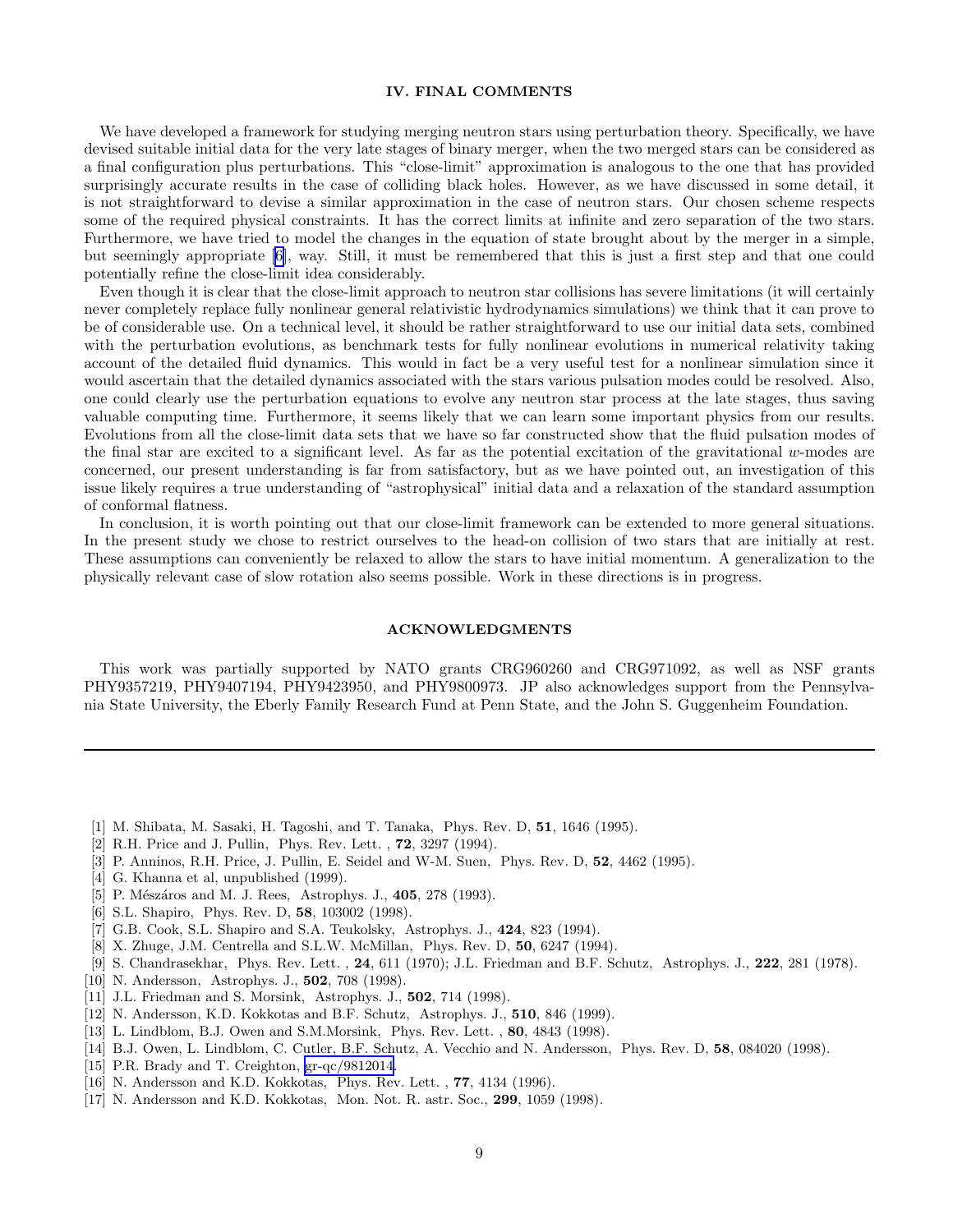- <span id="page-10-0"></span>[18] K. D. Kokkotas, T. A. Apostolatos, N. Andersson, [gr-qc/9901072](http://arxiv.org/abs/gr-qc/9901072).
- [19] G.D. Allen, N. Andersson, K.D. Kokkotas and B.F. Schutz, Phys. Rev. D, 58, 124012 (1998).
- [20] J. Ruoff, P. Laguna and J. Pullin, in preparation (1999).
- [21] F.J. Zerilli, Phys. Rev. D, 2, 2141 (1970).
- [22] W. Krivan, P. Laguna, P. Papadopoulos and N. Andersson, Phys. Rev. D, 56, 3395 (1997).
- [23] K.D. Kokkotas and B.F. Schutz, Mon. Not. R. astr. Soc., 255, 119 (1992).
- [24] R. Arnowitt, S. Deser and C.W. Misner: in Gravitation ed. L. Witten (Wiley, New York, 1962) p. 227.
- [25] J.W. York, Jr., in Sources of Gravitational Radiation, ed. L. Smarr (Cambridge University Press, Cambridge, England, 1979), p. 83.
- [26] K. Camarda, P. Laguna and D. Arnold, in preparation (1999).
- [27] N. Andersson, K.D. Kokkotas, P. Laguna and P. Papadopoulos, in preparation (1999).
- [28] J.M. Bowen, Gen. Rel. Grav., 11, 227 (1979); Gen. Rel. Grav., 14, 1183 (1982); J.M. Bowen and J.W. York, Phys. Rev. D, 21, 2047 (1983).
- [29] F.A. Rasio and S.L. Shapiro, Astrophys. J., 432, 242 (1994).
- [30] W.H. Press, S.A. Teukolsky, S.A. Veteerling and B.P. Flannery, Numerical Recipes (Cambridge University Press, Cambridge, England, 1992).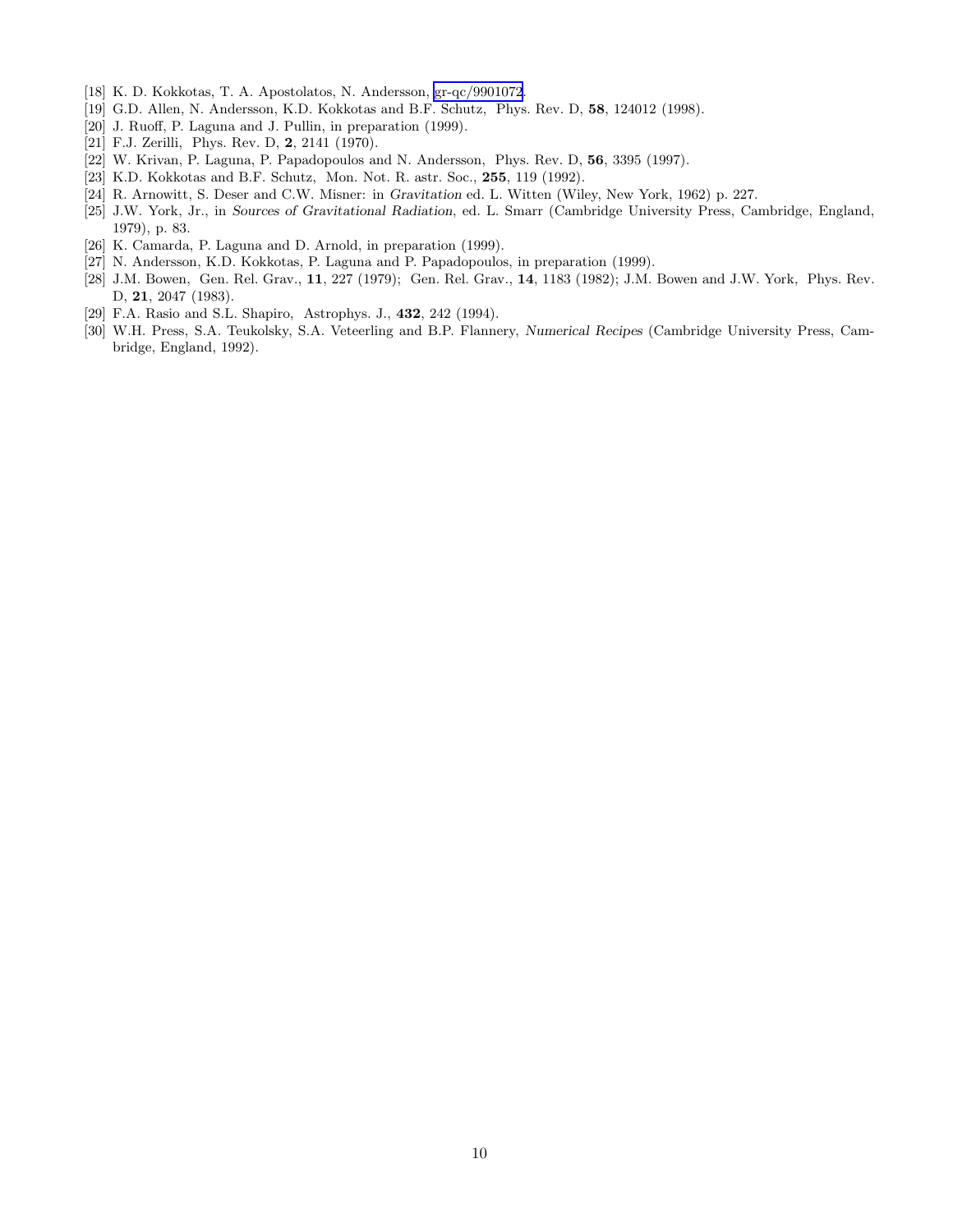<span id="page-11-0"></span>

FIG. 1. Perturbations of the conformal factor  $\phi_1$  and density  $\rho_1$  for a close-limit collision of equal-mass stars with conformal separation  $\xi = 0.1R_0$ . The TOV parameters for the background and colliding stars are:  $\rho_c^0 = 2.69 \times 10^{15}$  g/cm<sup>3</sup> and  $K_0 = 100 \text{ km}^2$ . For these parameters, the mass and radius of the background star are  $M_0 = 1.24 M_{\odot}$  and  $R_0 = 9.0 \text{ km}$ , respectively. The initial colliding stars, which are displaced a distance  $0.1R_0$  from the center of mass, follow from  $\rho_c^* = 2.98 \times 10^{15}$  g/cm<sup>3</sup> and  $K_* = 90.25 \text{ km}^2$  and have  $M_* = 1.17 M_{\odot}$  and  $R_0* = 8.58 \text{ km}$ .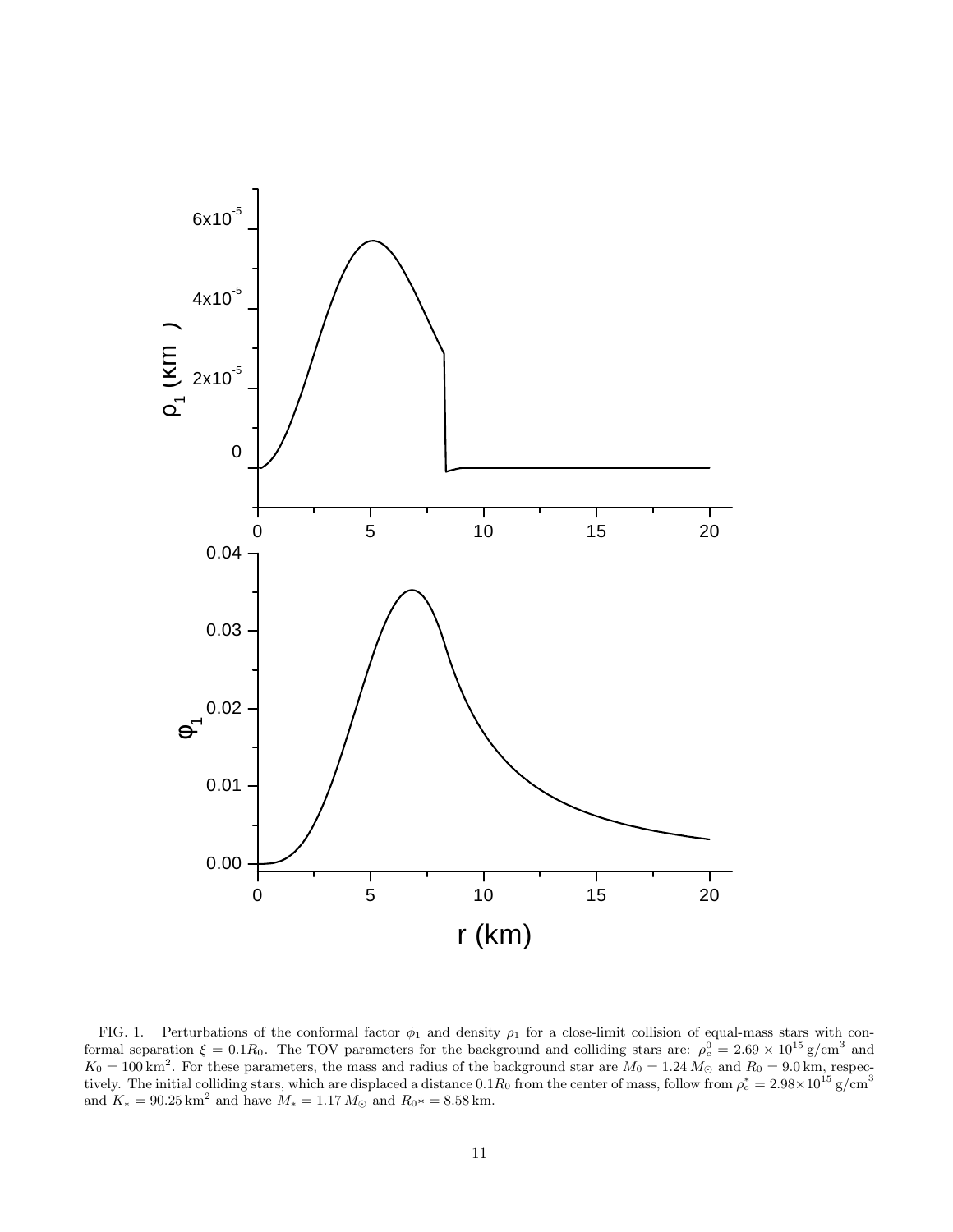<span id="page-12-0"></span>

FIG. 2. Snapshots of various functions illustrating for the evolution of the initial data shown in Fig. 1. We show the function  $S$ defined as in [[19\]](#page-10-0), the Zerilli function and the perturbed conformal factor  $T=4r\phi_1/\phi_0.$